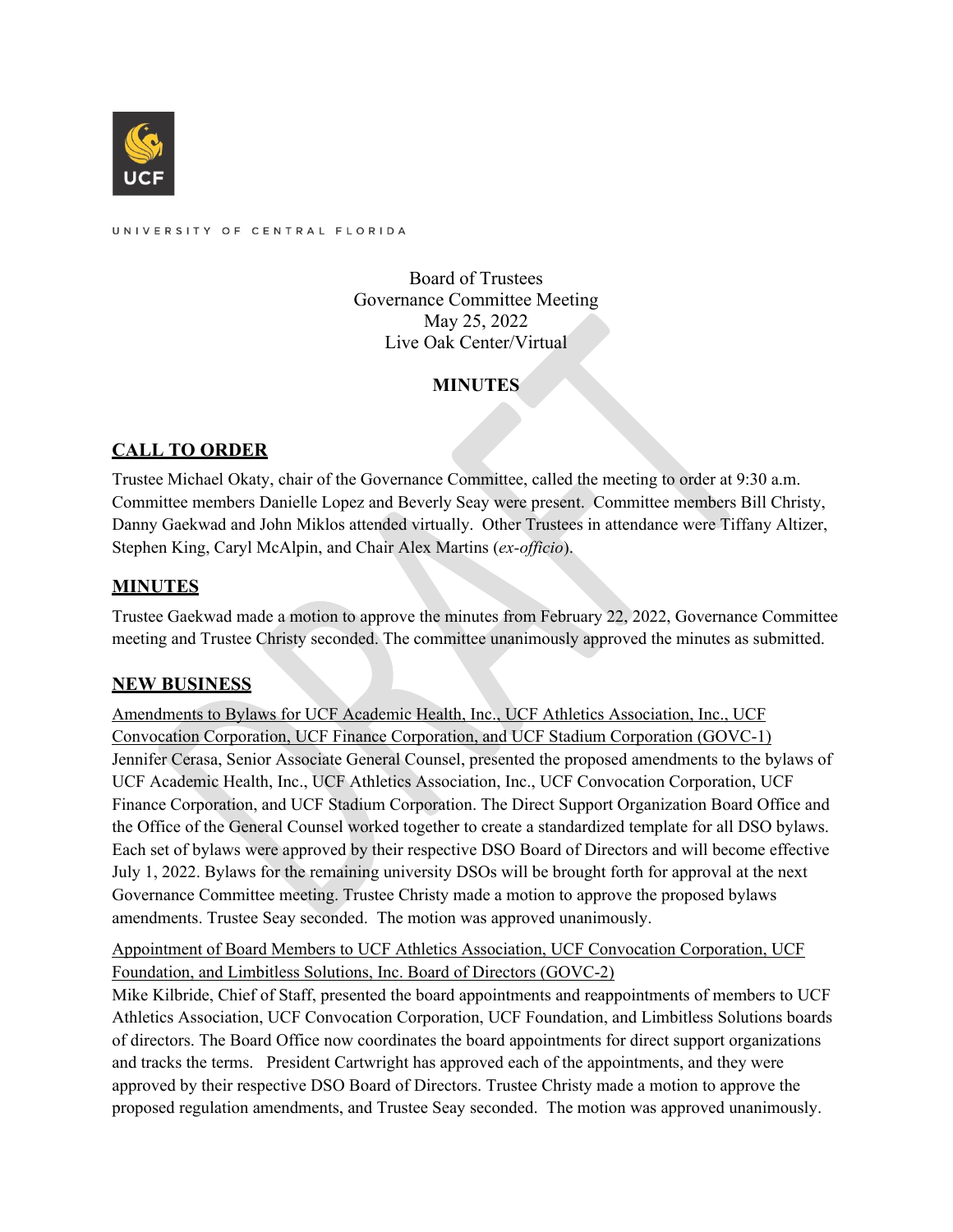#### Approval of Amendments to the University of Central Florida Bonus Plan (GOVC-3)

Maureen Binder, Associate Vice President and Chief Human Resources Officer, presented the proposed amendments to the UCF Bonus Plan. This plan was approved in September 2021 in response to Florida Statute 1012.978 and BOG regulation 9.015. The proposed amendments include removal of the requirement for a positive evaluation to be on file to be eligible for a retention bonus. These amendments are an attempt to be more competitive in the current job market and increase our ability to retain indemand employees. Trustees McAlpin, Seay, and Christy asked questions and responses were addressed by Matt Hall, Gerald Hector, Alex Cartwright, and Rhonda Bishop. Trustee Christy made a motion to approve the proposed regulation amendments, and Trustee Seay seconded. The motion was approved unanimously.

## Amendments to University Regulations UCF- 2.003 Admission of Graduate Students and UCF-5.017 Appeals of Graduate Program Actions or Decisions (GOVC-4)

Youndy Cook, Vice President and General Counsel, presented the proposed amendments to university regulations UCF-2.003 Admission of Graduate Students and UCF-5.017 Appeals of Graduate Program Actions or Decisions. Both regulations apply to graduate students and the proposed amendments are interrelated. No public comments were received on either regulation. Trustee Christy made a motion to approve the proposed regulation amendments, and Trustee Miklos seconded. The motion was approved unanimously.

### Amendments to Chapter 5 University Regulations (GOVC-5)

Cook presented the proposed amendments to university regulations UCF-5.0065 Involuntary Withdrawal Procedures; Mandated Assessment, UCF-5.008 Rules of Conduct Appeals, UCF-5.009 Student Conduct Review Process; Sanctions, and UCF-5.010 Student Conduct Appeals. These regulations address students rights and responsibilities and are reviewed annually. Cook gave a brief overview of changes to each regulation. No public comments were received on any of these regulations. Trustee Christy made a motion to approve the proposed regulation amendments, and Trustee Seay seconded. The motion was approved unanimously.

## Amendments to University Regulations UCF- 6.007 Traffic/Parking Regulation and Enforcement and UCF-6.008 Vehicle Registration Fees; Parking Violation Fines (GOVC-6)

Cook presented the proposed amendments to university regulations UCF-6.007 Traffic/Parking Regulation and Enforcement and UCF-6.008 Vehicle Registration Fees; Parking Violation Fines. Substantial revisions have been made to both regulations as the university switches from traditional parking permits to virtual permits. Permits will now be effective for periods of time instead of by semester. Two public comments were received and were addressed with the commenters without any additional changes. Trustee Christy made a motion to approve the proposed regulation amendments, and Trustee Seay seconded. The motion was approved unanimously.

### Resolution on Presidential Authority (INFO-1)

Cook informed the committee that staff have been working on some substantial revisions to the current Resolution on Presidential Authority that was adopted by the Board in February 2021. The current